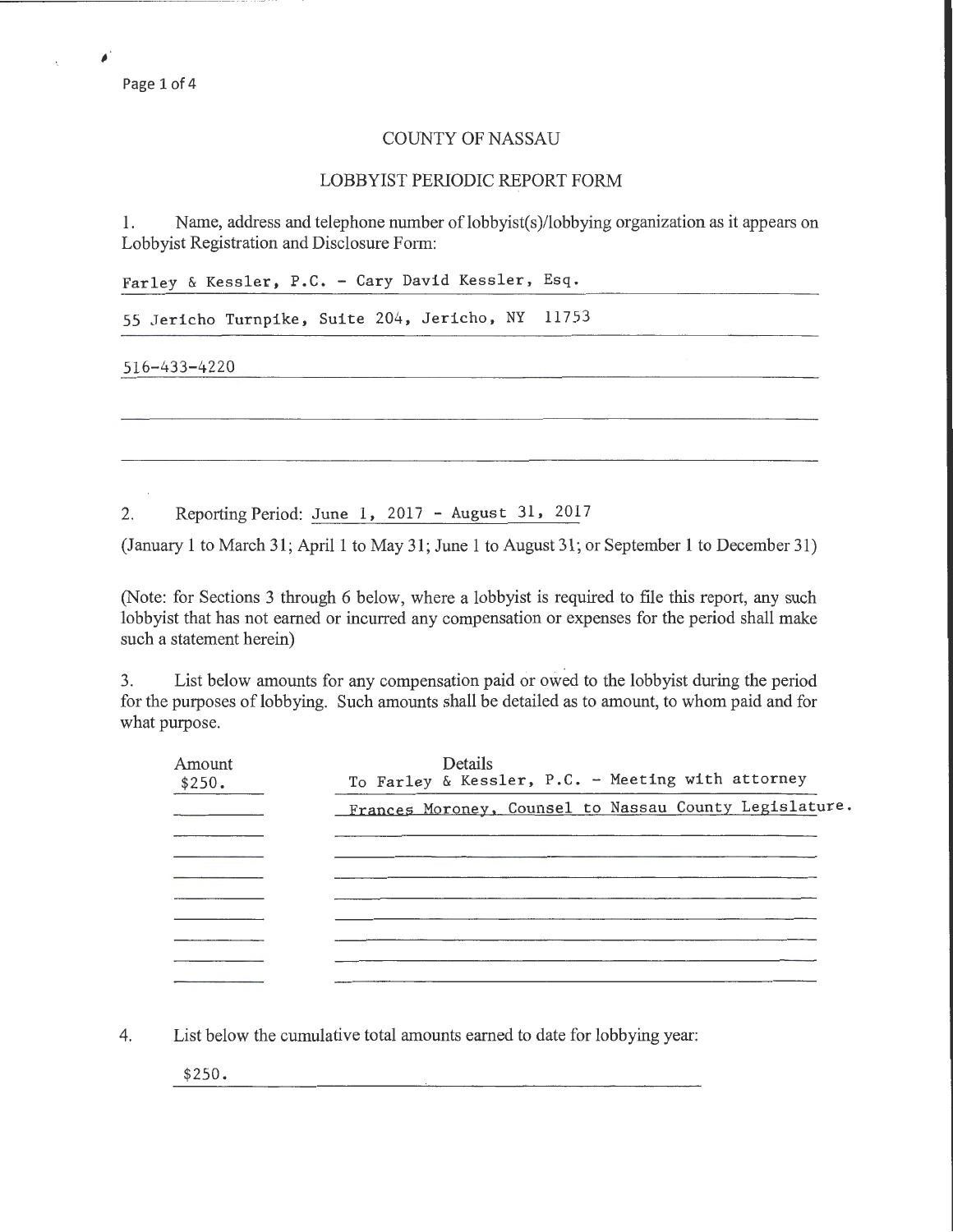Page 2 of 4

5. List below amounts for any expenses expended or incurred by the lobbyist during the period for the purposes of lobbying. Such amounts shall be detailed as to amount, to whom paid and for what purpose.

| Amount    | Details |  |  |
|-----------|---------|--|--|
|           |         |  |  |
|           |         |  |  |
|           |         |  |  |
|           |         |  |  |
|           |         |  |  |
|           |         |  |  |
|           |         |  |  |
| _________ |         |  |  |
|           |         |  |  |

6. List below the cumulative total amounts expended to date for lobbying year:

\$0

(In lieu of completing 7 through 10 below, you may attach a copy of your Lobbyist Registration and Disclosure Form, provided the information has not changed.)

7. List whether and where the lobbyist(s)/lobbying organization is registered as a lobbyist (e.g. Nassau County, New York State):

New York State

New York City

8. Name, address and telephone number of client(s) by whom, or on whose behalf, the lobbyist is retained, employed or designated.

AMOA - NY Amusement and Music Owners Association of New York, Inc.

c/o Kenneth Goldberg, President

72-10 51st Road, Woodside, NY 11377

718-565-1233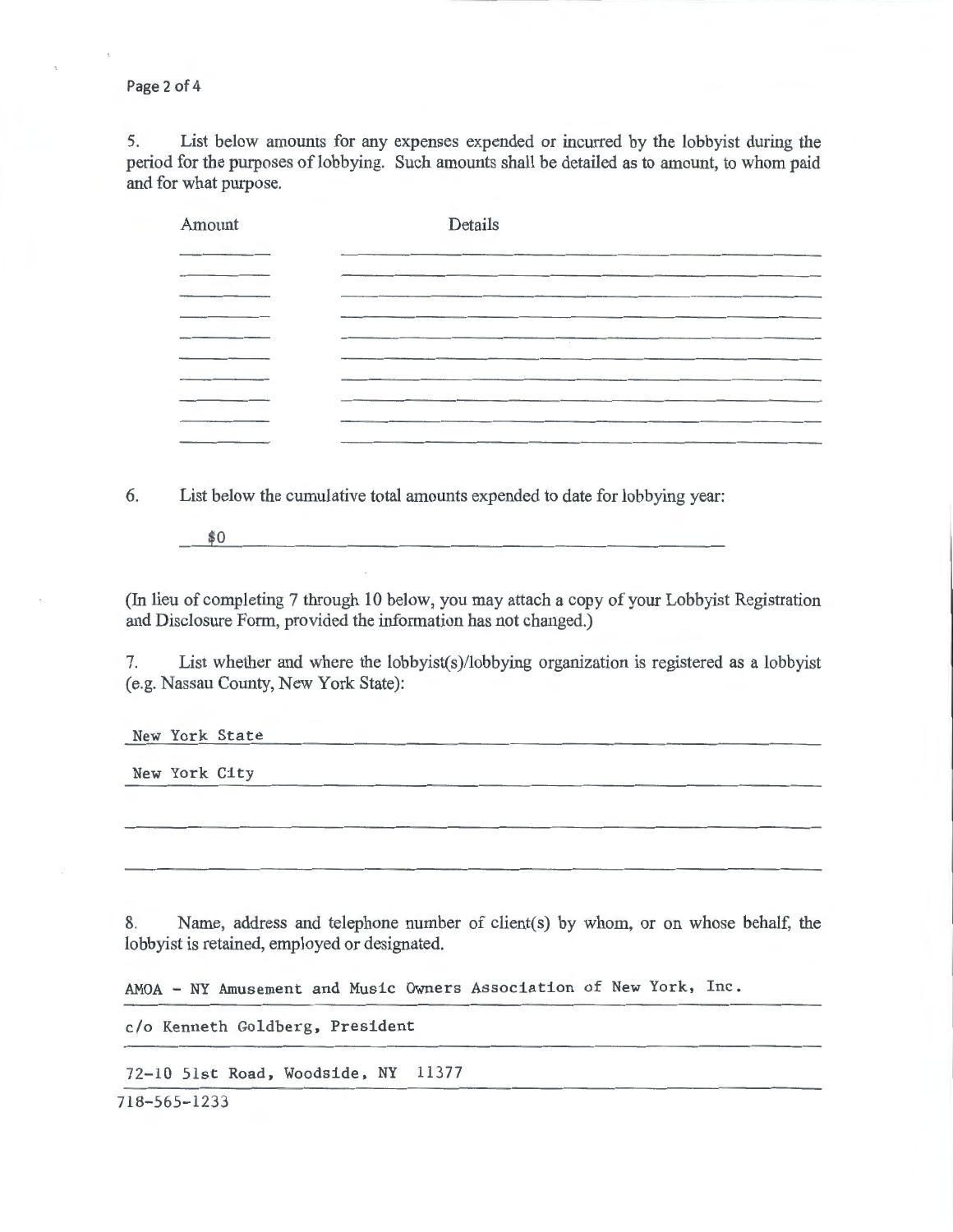| Page 3 of 4 |  |  |  |
|-------------|--|--|--|
|-------------|--|--|--|

9. Describe lobbying activity conducted, or to be conducted, in Nassau County, and identify client(s) for each activity listed, during the Reporting Period.

Meeting with attorney Frances Moroney, Counsel to Nassau County Legislature

Regarding off track betting in licensed liquor establishments on behalf of

members of AMOA-NY.

10. The name of persons, organizations or governmental entities before whom the lobbyist has lobbied during the period.

June 9, 2017 - Frances Moroney, Counsel to Nassau County Legislature